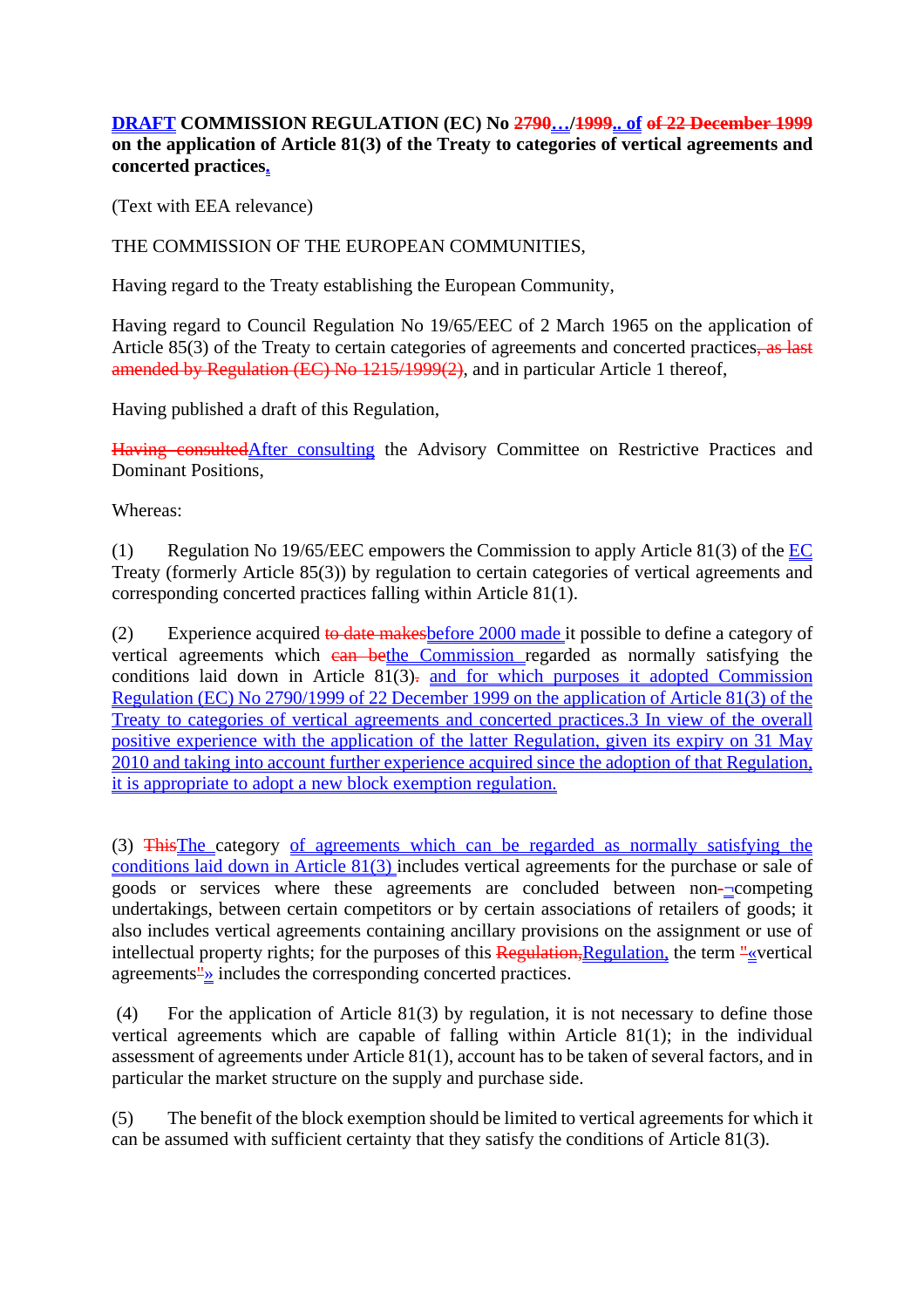(6) Vertical agreements of the category defined in this Regulation can improve economic efficiency within a chain of production or distribution by facilitating better coordination between the participating undertakings; in particular, they can lead to a reduction in the transaction and distribution costs of the parties and to an optimisation of their sales and investment levels.

(7) The likelihood that such efficiency-enhancing effects will outweigh any anti-competitive effects due to restrictions contained in vertical agreements depends on the degree of market power of the undertakings concerned parties to the agreement and, therefore, on the extent to which those undertakings face competition from other suppliers of goods or services regarded by the buyertheir customers as interchangeable or substitutable for one another, by reason of the products' characteristics, their prices and their intended use.

 (8) It can be presumed that, where the share of the relevant market accounted for by the supplier and the buyer each does not exceed 30 %, vertical agreements which do not contain certain types of severely anti-competitive restraintssevere restrictions of competition generally lead to an improvement in production or distribution and allow consumers a fair share of the resulting benefits; in the case of vertical agreements containing exclusive supply obligations, it is the market share of the buyer which is relevant in determining the overall effects of such vertical agreements on the market.

 (9) Above the market share threshold of 30 %, there can be no presumption that vertical agreements falling within the scope of Article 81(1) will usually give rise to objective advantages of such a character and size as to compensate for the disadvantages which they create for competition.

 (10) This Regulation should not exempt vertical agreements containing restrictions which are more likely than not to restrict competition and harm consumers or which are not indispensable to the attainment of the positive effects mentioned above; in particular, vertical agreements containing certain types of severely anti-competitive restraintssevere restrictions of competition such as minimum and fixed resale-prices, as well as certain types of territorial protection, should be excluded from the benefit of the block exemption established by this Regulation irrespective of the market share of the undertakings concerned.

 (11) In order to ensure access to or to prevent collusion on the relevant market, certain conditions are to be attached to the block exemption; to this end, the exemption of non-compete obligations should be limited to obligations which do not exceed a definite duration; for the same reasons, any direct or indirect obligation causing the members of a selective distribution system not to sell the brands of particular competing suppliers should be excluded from the benefit of this Regulation.

(12) The market-share limitation, the non-exemption of certain vertical agreements and the conditions provided for in this Regulation normally ensure that the agreements to which the block exemption applies do not enable the participating undertakings to eliminate competition in respect of a substantial part of the products in question.

(13) In particular cases in which the agreements falling under this Regulation nevertheless have effects incompatible with Article 81(3), the Commission, empowered on the basis of Article 29(1) of Council Regulation (EC) No 1/2003 of 16 December 2002 on the implementation of the rules on competition laid down in Articles 81 and 82 of the Treaty4, may withdraw the benefit of the block exemption; this may occur in particular where the buyer has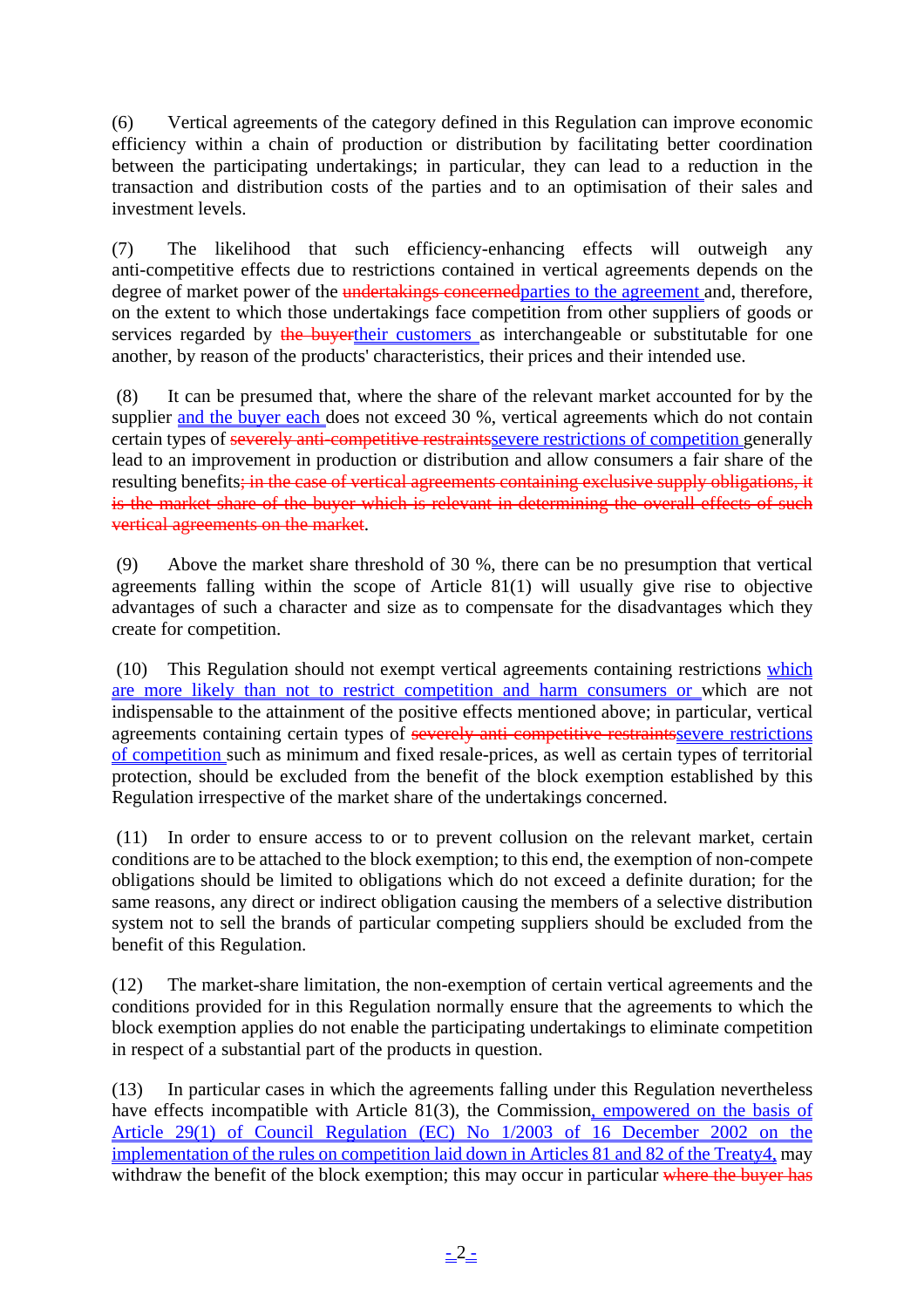significant market power in the relevant market in which it resells the goods or provides the services or where parallel networks of vertical agreements have similar effects which significantly restrict access to a relevant market or competition therein; such cumulative effects may for example arise in the case of selective distribution or non-compete obligations.

(14) Council Regulation (EC) No  $\frac{191}{65}{\text{/EEC2003}}$  empowers the competent in its Article 29(2) the competition authorities of Member States to withdraw the benefit of the block exemption in respect of vertical agreements having effects incompatible with the conditions laid down in Article 81(3), where such effects are felt in their respective territory, or in a part thereof, and where such territory has the characteristics of a distinct geographic market; Member States should ensure that the exercise of this power of withdrawal does not prejudice the uniform application throughout the common market of the Community competition rules or the full effect of the measures adopted in implementation of those rules..

(15) In order to strengthen supervision of parallel networks of vertical agreements which have similar restrictive effects and which cover more than 50 % of a given market, the Commission may by regulation declare this Regulation inapplicable to vertical agreements containing specific restraints relating to the market concerned, thereby restoring the full application of Article 81 to such agreements.

(16) This Regulation is without prejudice to the application of Article  $82$ <sup>t</sup> the EC Treaty,

 (17) In accordance with the principle of the primacy of Community law, no measure taken pursuant to national laws on competition should prejudice the uniform application throughout the common market of the Community competition rules or the full effect of any measures adopted in implementation of those rules, including this Regulation,

HAS ADOPTED THIS REGULATION:

# **Article 1**

#### **Definitions**

1. For the purposes of this Regulation, the following definitions shall apply:

(a)  $\frac{u}{x}$  «competing undertakings" means actual or potential suppliers in the same product market; the, product market includes goods or services which are regarded by the buyer as interchangeable with or substitutable for the contract goods or services, by reason of the products' characteristics, their prices and their intended use;

(b)  $\frac{\pi}{2}$  «non-compete obligation  $\frac{\pi}{2}$  means any direct or indirect obligation causing the buyer not to manufacture, purchase, sell or resell goods or services which compete with the contract goods or services, or any direct or indirect obligation on the buyer to purchase from the supplier or from another undertaking designated by the supplier more than 80 % of the buyer's total purchases of the contract goods or services and their substitutes on the relevant market, calculated on the basis of the value of its purchases in the preceding calendar year;

 $-3 -$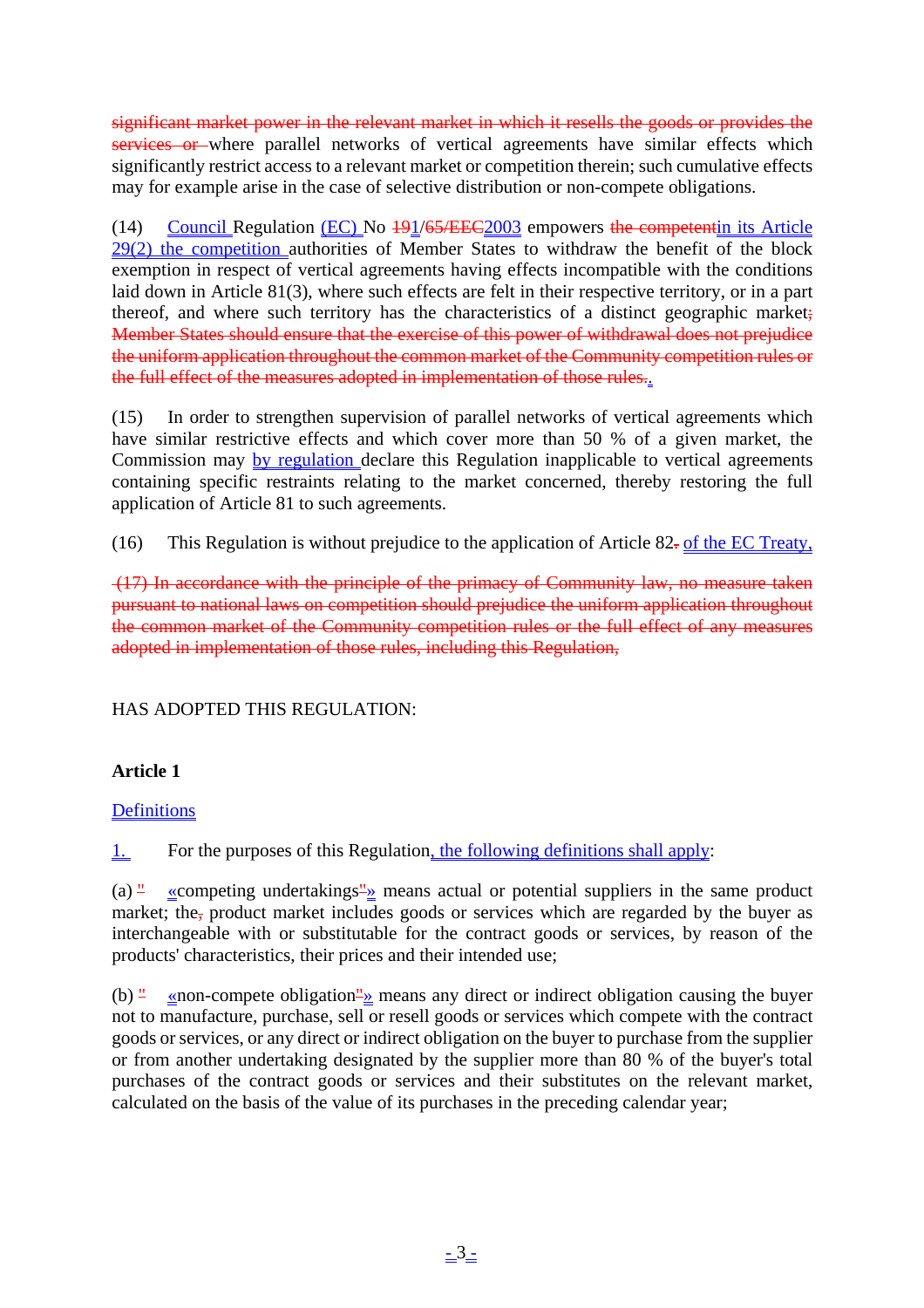(c) "exclusive supply obligation" means any direct or indirect obligation causing the supplier to sell the goods or services specified in the agreement only to one buyer inside the Community for the purposes of a specific use or for resale;

 $(dc)$  " «Selective distribution system"» means a distribution system where the supplier undertakes to sell the contract goods or services, either directly or indirectly, only to distributors selected on the basis of specified criteria and where these distributors undertake not to sell such goods or services to unauthorised distributors;

 $\text{ (ed)}$  " «intellectual property rights"» includes industrial property rights, know how, copyright and neighbouring rights;

 $(\frac{f_e}{f_e})$  " «know-how"» means a package of non-patented practical information, resulting from experience and testing by the supplier, which is secret, substantial and identified: in this context,  $\frac{w}{x}$  execret<sup>"</sup> means that the know-how, as a body or in the precise configuration and assembly of its components, is not generally known or easily accessible;  $\frac{\text{w}}{\text{N}}$  substantial  $\frac{\text{w}}{\text{N}}$  means that the know-how includes information which is indispensable is significant and useful to the buyer for the use, sale or resale of the contract goods or services; "«identified"» means that the know-how must beis described in a sufficiently comprehensive manner so as to make it possible to verify that it fulfils the criteria of secrecy and substantiality;

 $(gf)$ " «buyer"» includes an undertaking which, under an agreement falling within Article 81(1) of the Treaty, sells goods or services on behalf of another undertaking.

(g) «customer of the buyer» is an undertaking not party to the agreement which purchases the contract goods or services from a buyer which is party to the agreement.

2. For the purposes of this Regulation, the terms «undertaking», «supplier» and «buyer» shall include their respective connected undertakings.

«Connected undertakings» are:

(a) undertakings in which a party to the agreement, directly or indirectly:

has the power to exercise more than half the voting rights, or

has the power to appoint more than half the members of the supervisory board, board of management or bodies legally representing the undertaking, or

has the right to manage the undertaking's affairs;

(b) undertakings which directly or indirectly have, over a party to the agreement, the rights or powers listed in (a);

(c) undertakings in which an undertaking referred to in (b) has, directly or indirectly, the rights or powers listed in (a);

 (d) undertakings in which a party to the agreement together with one or more of the undertakings referred to in (a), (b) or (c), or in which two or more of the latter undertakings, jointly have the rights or powers listed in (a);

(e) undertakings in which the rights or the powers listed in (a) are jointly held by: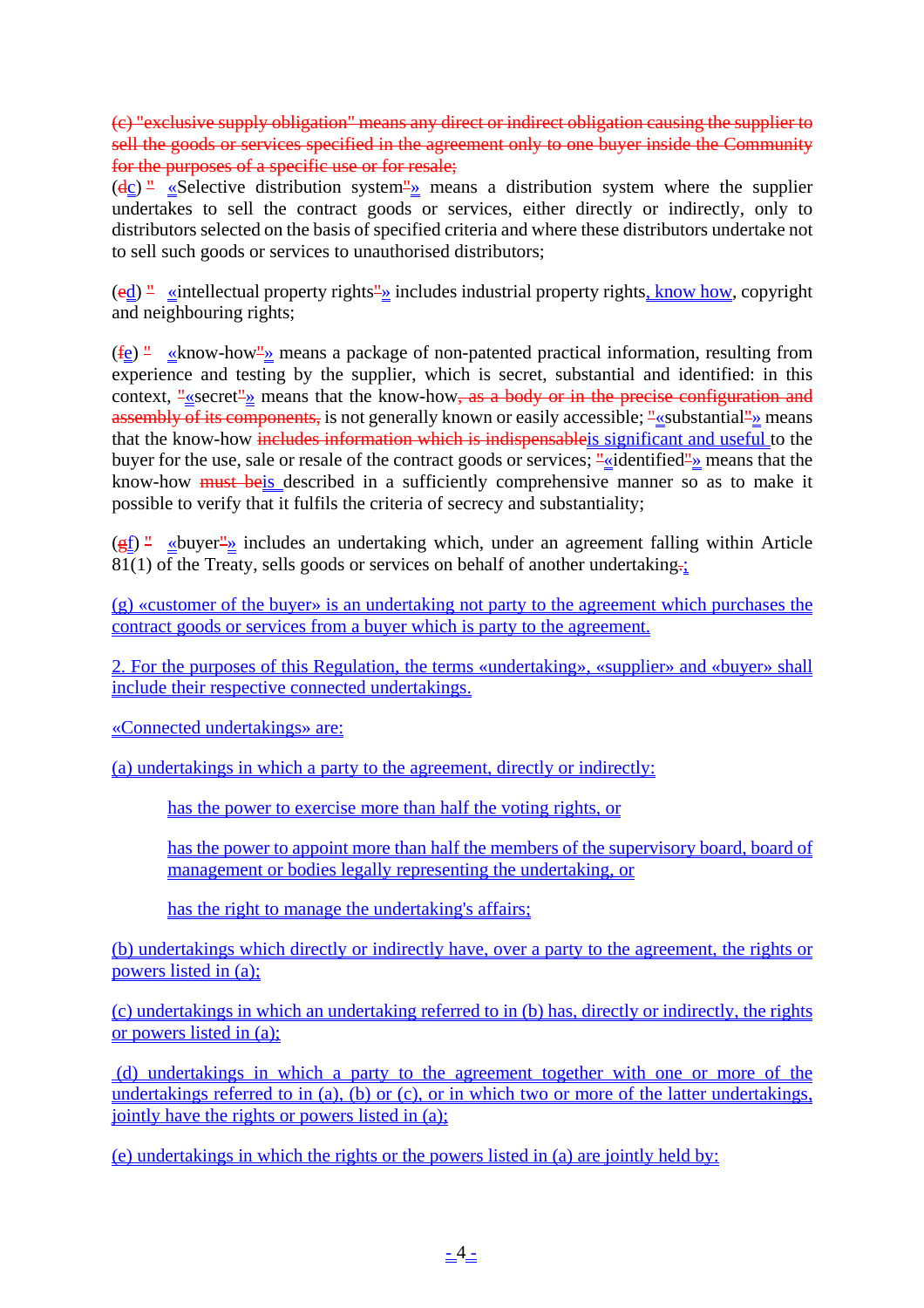- parties to the agreement or their respective connected undertakings referred to in (a) to (d), or

- one or more of the parties to the agreement or one or more of their connected undertakings referred to in (a) to (d) and one or more third parties.

## **Article 2**

## Exemption

1. Pursuant to Article 81(3) of the Treaty and subject to the provisions of this Regulation, it is hereby declared that Article 81(1) shall not apply to agreements or concerted practices entered into between two or more undertakings each of which operates, for the purposes of the agreement, at a different level of the production or distribution chain, and relating to the conditions under which the parties may purchase, sell or resell certain goods or services  $\frac{\text{``} \times \text{vertical} \text{ agreements''} \times \text{``}}{2}$ .

This exemption shall apply to the extent that such agreements contain restrictions of competition falling within the scope of Article 81(1) (" $\leq$  vertical restraints").

2. The exemption provided for in paragraph 1 shall apply to vertical agreements entered into between an association of undertakings and its members, or between such an association and its suppliers, only if all its members are retailers of goods and if no individual member of the association, together with its connected undertakings, has a total annual turnover exceeding EUR 50 million; vertical agreements entered into by such associations shall be covered by this Regulation without prejudice to the application of Article 81 to horizontal agreements concluded between the members of the association or decisions adopted by the association.

3. The exemption provided for in paragraph 1 shall apply to vertical agreements containing provisions which relate to the assignment to the buyer or use by the buyer of intellectual property rights, provided that those provisions do not constitute the primary object of such agreements and are directly related to the use, sale or resale of goods or services by the buyer or its customers. The exemption applies on condition that, in relation to the contract goods or services, those provisions do not contain restrictions of competition having the same object or effect as vertical restraints which are not exempted under this Regulation.

4. The exemption provided for in paragraph 1 shall not apply to vertical agreements entered into between competing undertakings; however, it shall apply where competing undertakings enter into a non-reciprocal vertical agreement and:

(a) the buyer has a total annual turnover not exceeding EUR 100 million, or

 $(\frac{ba}{2})$  the supplier is a manufacturer and a distributor of goods, while the buyer is a distributor and not manufacturing goodsa competing withundertaking at the contract goodsmanufacturing level, or

 $(e<sub>b</sub>)$  the supplier is a provider of services at several levels of trade, while the buyer provides its goods or services at the retail level and does not provide competing services at the level of trade where it purchases the contract services.

5. This Regulation shall not apply to vertical agreements the subject matter of which falls within the scope of any other block exemption regulation.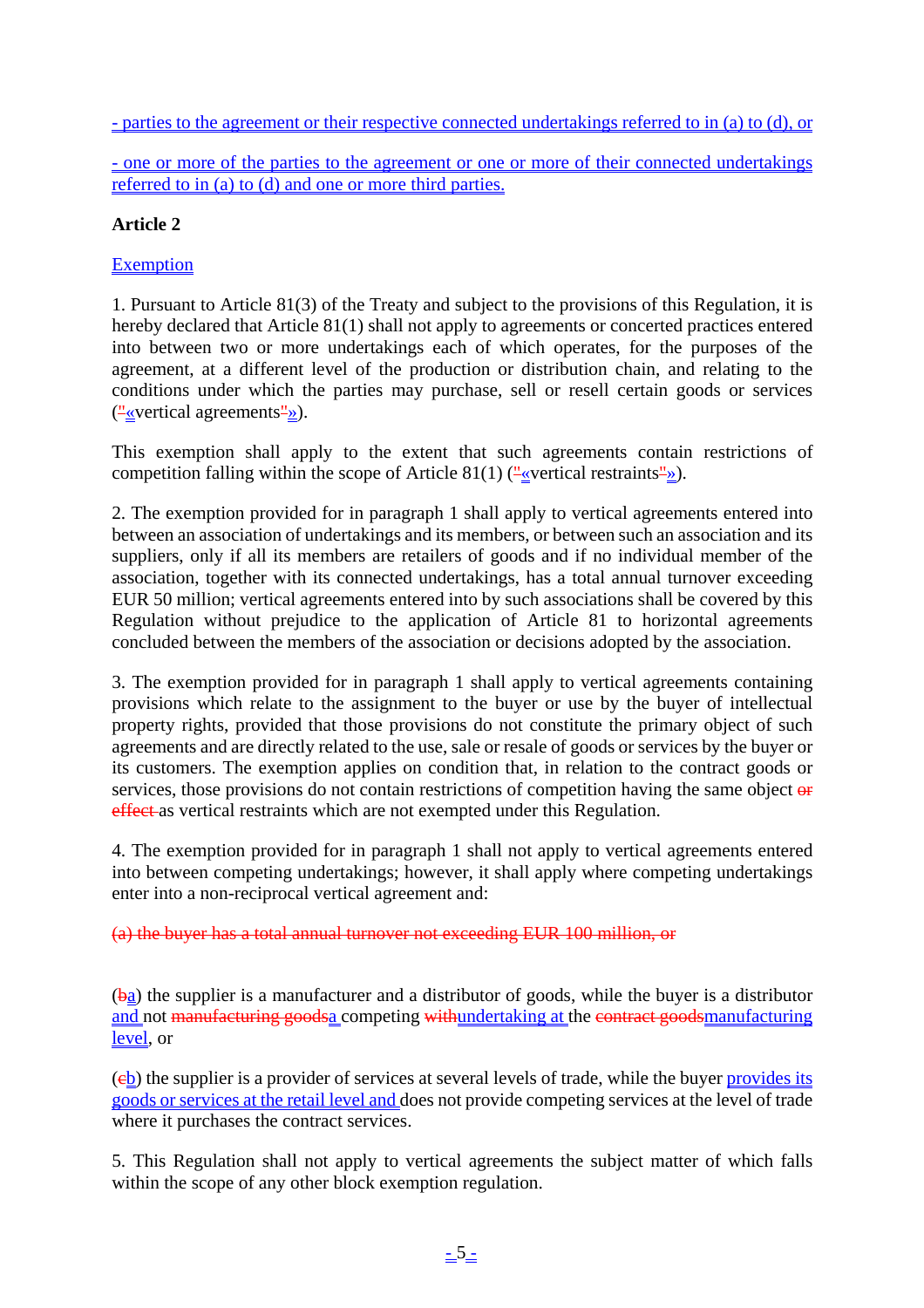# **Article 3**

## Market share threshold

1. Subject to paragraph 2 of this Article, theThe exemption provided for in Article 2 shall apply on condition that the market share held by the suppliereach of the undertakings party to the agreement does not exceed 30 % on any of the relevant market on which it sells the contract goods or servicesmarkets affected by the agreement.

2. In the case of vertical agreements containing exclusive supply obligations, the exemption provided for in Article 2 shall apply on condition that the market share held by the buyer does not exceed 30 % of the relevant market on which it purchases the contract goods or services.

## **Article 4**

## Hardcore restrictions

The exemption provided for in Article 2 shall not apply to vertical agreements which, directly or indirectly, in isolation or in combination with other factors under the control of the parties, have as their object:

(a) the restriction of the buyer's ability to determine its sale price, without prejudice to the possibility of the supplier's imposingsupplier to impose a maximum sale price or recommendingrecommend a sale price, provided that they do not amount to a fixed or minimum sale price as a result of pressure from, or incentives offered by, any of the parties;

(b) the restriction of the territory into which, or of the customers to whom, the a buyer party to the agreement may sell the contract goods or services, except:

- the restriction of active sales into the exclusive territory or to an exclusive customer group reserved to the supplier or allocated by the supplier to another buyer, where such a restriction does not limit sales by the customers of the buyer,

the restriction of sales to end users by a buyer operating at the wholesale level of trade,

the restriction of sales to unauthorised distributors by the members of a selective distribution system to unauthorised distributors in markets where such a system is operated, and

the restriction of the buyer's ability to sell components, supplied for the purposes of incorporation, to customers who would use them to manufacture the same type of goods as those produced by the supplier;

(c) the restriction of active or passive sales to end users by members of a selective distribution system operating at the retail level of trade, without prejudice to the possibility of prohibiting a member of the system from operating out of an unauthorised place of establishment;

(d) the restriction of cross-supplies between distributors within a selective distribution system, including between distributors operating at different level of trade;

- 6 -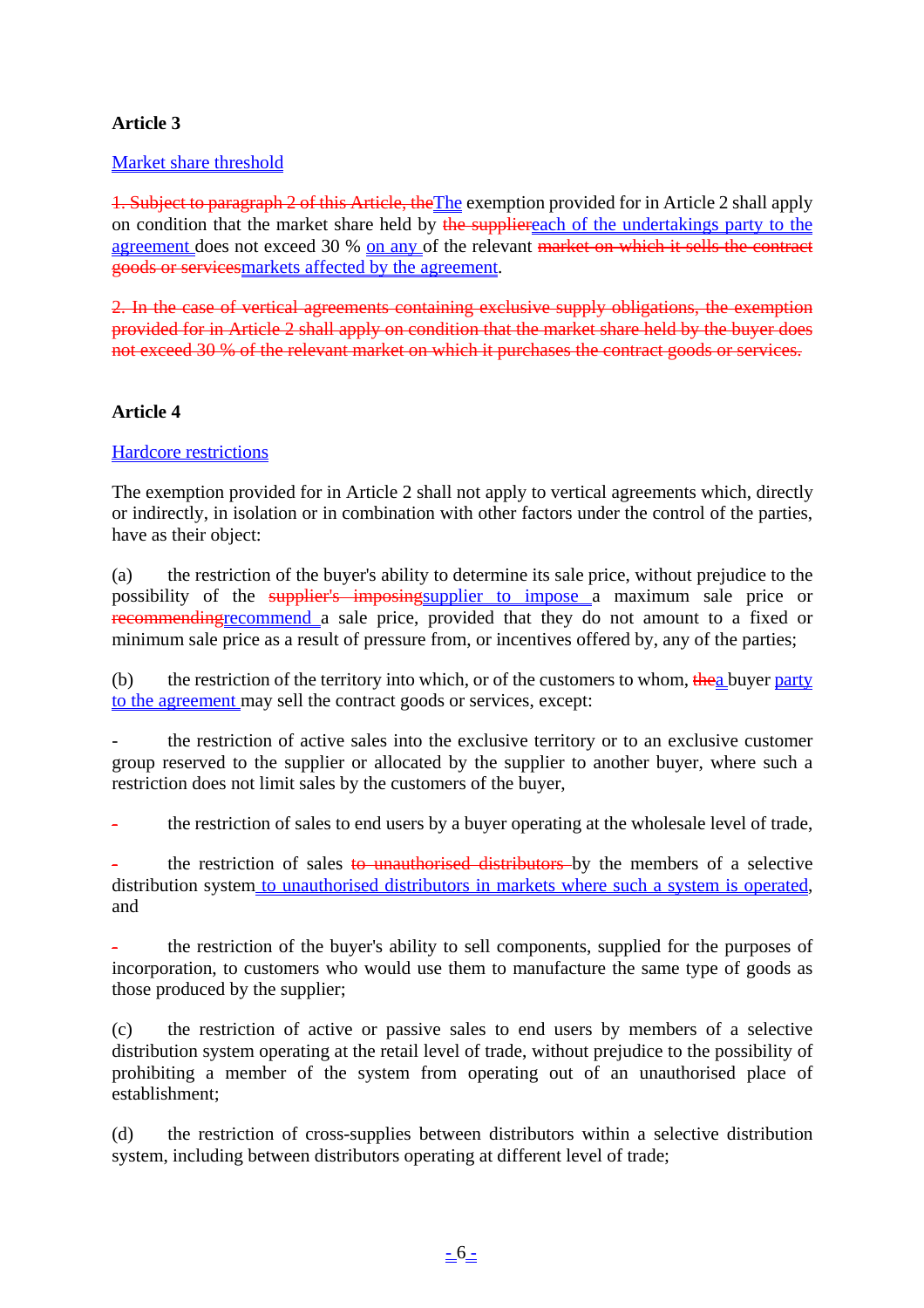(e) the restriction, agreed between a supplier of components and a buyer who incorporates those components, which limits of the suppliers upplier's ability to sellingsell the components as spare parts to end-users or to repairers or other service providers not entrusted by the buyer with the repair or servicing of its goods.

# **Article 5**

# Excluded restrictions

The exemption provided for in Article 2 shall not apply to any of the following obligations contained in vertical agreements:

(a) any direct or indirect non-compete obligation, the duration of which is indefinite or exceeds five years. A non-compete obligation which is tacitly renewable beyond a period of five years is to be deemed to have been concluded for an indefinite duration. However, the time limitation of five years shall not apply where the contract goods or services are sold by the buyer from premises and land owned by the supplier or leased by the supplier from third parties not connected with the buyer, provided that the duration of the non-compete obligation does not exceed the period of occupancy of the premises and land by the buyer;

(b) any direct or indirect obligation causing the buyer, after termination of the agreement, not to manufacture, purchase, sell or resell goods or services, unless such obligation:

relates to goods or services which compete with the contract goods or services, and

is limited to the premises and land from which the buyer has operated during the contract period, and

is indispensable to protect know-how transferred by the supplier to the buyer,

and provided that the duration of such non-compete obligation is limited to a period of one year after termination of the agreement; this obligation is without prejudice to the possibility of imposing a restriction which is unlimited in time on the use and disclosure of know-how which has not entered the public domain;

(c) any direct or indirect obligation causing the members of a selective distribution system not to sell the brands of particular competing suppliers.

# **Article 6**

#### Withdrawal in individual cases

1. The Commission may withdraw the benefit of this Regulation, pursuant to Article  $\frac{729}{10}$  of Council Regulation (EC) No  $\frac{191}{65}{\text{EEC2003}}$ , where it finds in any particular case that a vertical agreements agreement to which this Regulation the exemption provided for in Article  $\overline{2}$ applies nevertheless havehas effects which are incompatible with the conditions laid down in Article 81(3) of the Treaty, and in particular where access to the relevant market or competition therein is significantly restricted by the cumulative effect of parallel networks of similar vertical restraints implemented by competing suppliers or buyers.

# Article 7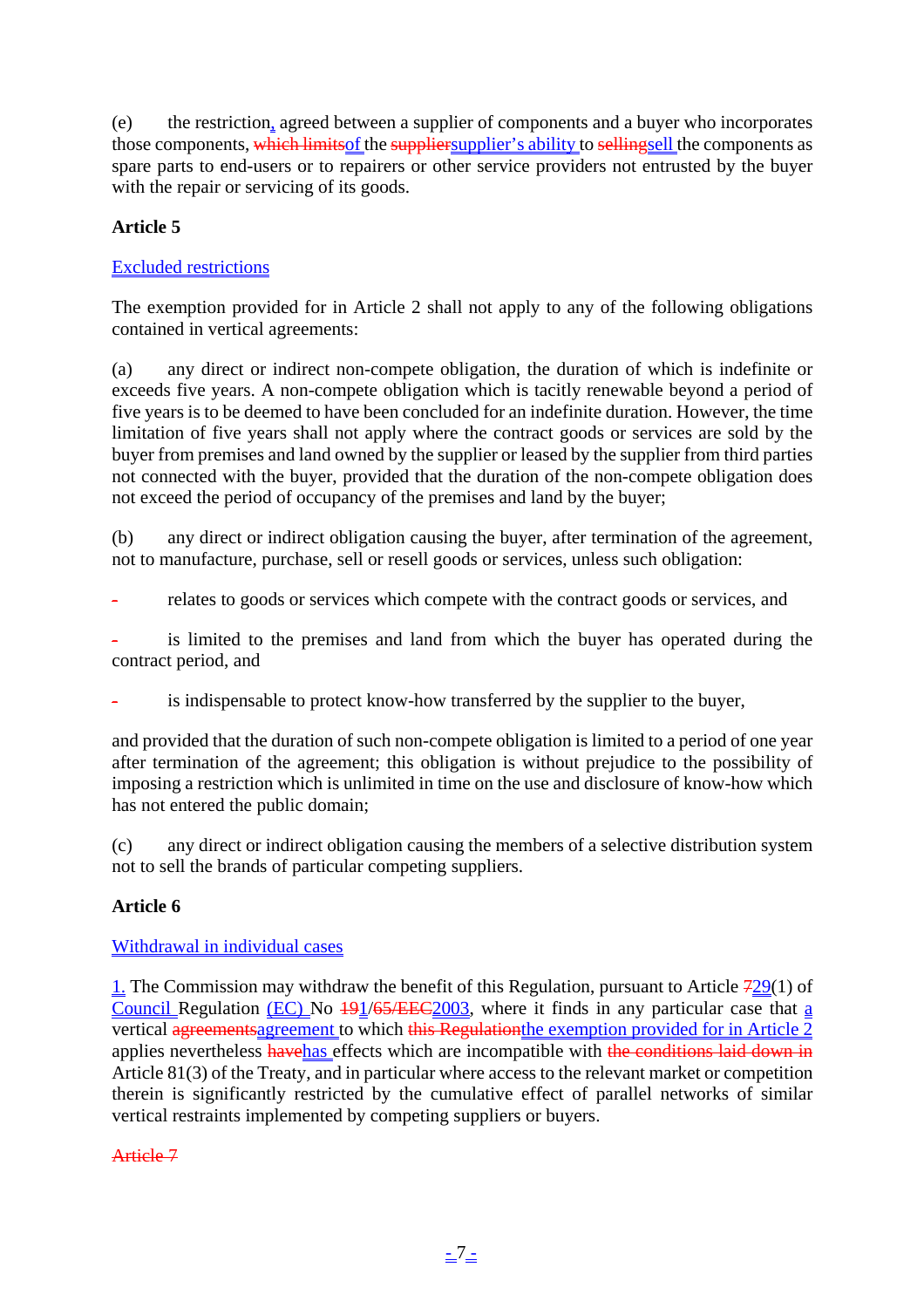2. Where, in any particular case, a vertical  $\frac{1}{\text{agreement}}$  agreement to which the exemption provided for in Article 2 applies  $\overline{\text{have}}$  have the set of the set of the conditions of the conditions laid down in Article 81(3) of the Treaty in the territory of a Member State, or in a part thereof, which has all the characteristics of a distinct geographic market, the competent competition authority of that Member State may withdraw the benefit of application of this Regulation, pursuant to Article 29(2) of Regulation (EC) No 1/2003, in respect of that territory, under the same conditions as provided incircumstances as those set out in paragraph 1 of this Article-6.

# **Article 87**

Non-application of this Regulation

1. Pursuant to Article 1a of Council Regulation No 19/65/EEC, the Commission may by regulation declare that, where parallel networks of similar vertical restraints cover more than 50 % of a relevant market, this Regulation shall not apply to vertical agreements containing specific restraints relating to that market.

2. A regulation pursuant to paragraph 1 shall not become applicable earlier than six months following its adoption.

# **Article 98**

Application of the market share threshold

For the purposes of applying the market share threshold provided for in Article 3 the following rules shall apply:

1. The(a) the market share of 30 % provided for in Article  $3(1)$  shall be calculated on the basis of the market sales value of the contract goods or services and other goods or services sold by the supplier, which are regarded as interchangeable or substitutable by the buyer, by reason of the products' characteristics, their prices and their intended use; ifdata. If market sales value data are not available, estimates based on other reliable market information, including market sales volumes, may be used to establish the market share of the undertaking concerned. For the purposes of Article 3(2), it is either the market purchase value or estimates thereof which shall be used to calculate the market share.;

2. For the purposes of applying the market share, threshold provided for in Article 3 the following rules shall apply:

 $(a b)$  the market share shall be calculated on the basis of data relating to the preceding calendar year;

 $(\frac{b}{c})$  the market share shall include any goods or services supplied to vertically integrated distributors for the purposes of sale;

(cd) if the market share is initially not more than 30 % but subsequently rises above that level without exceeding 35 %, the exemption provided for in Article 2 shall continue to apply for a period of two consecutive calendar years following the year in which the 30 % market share threshold was first exceeded;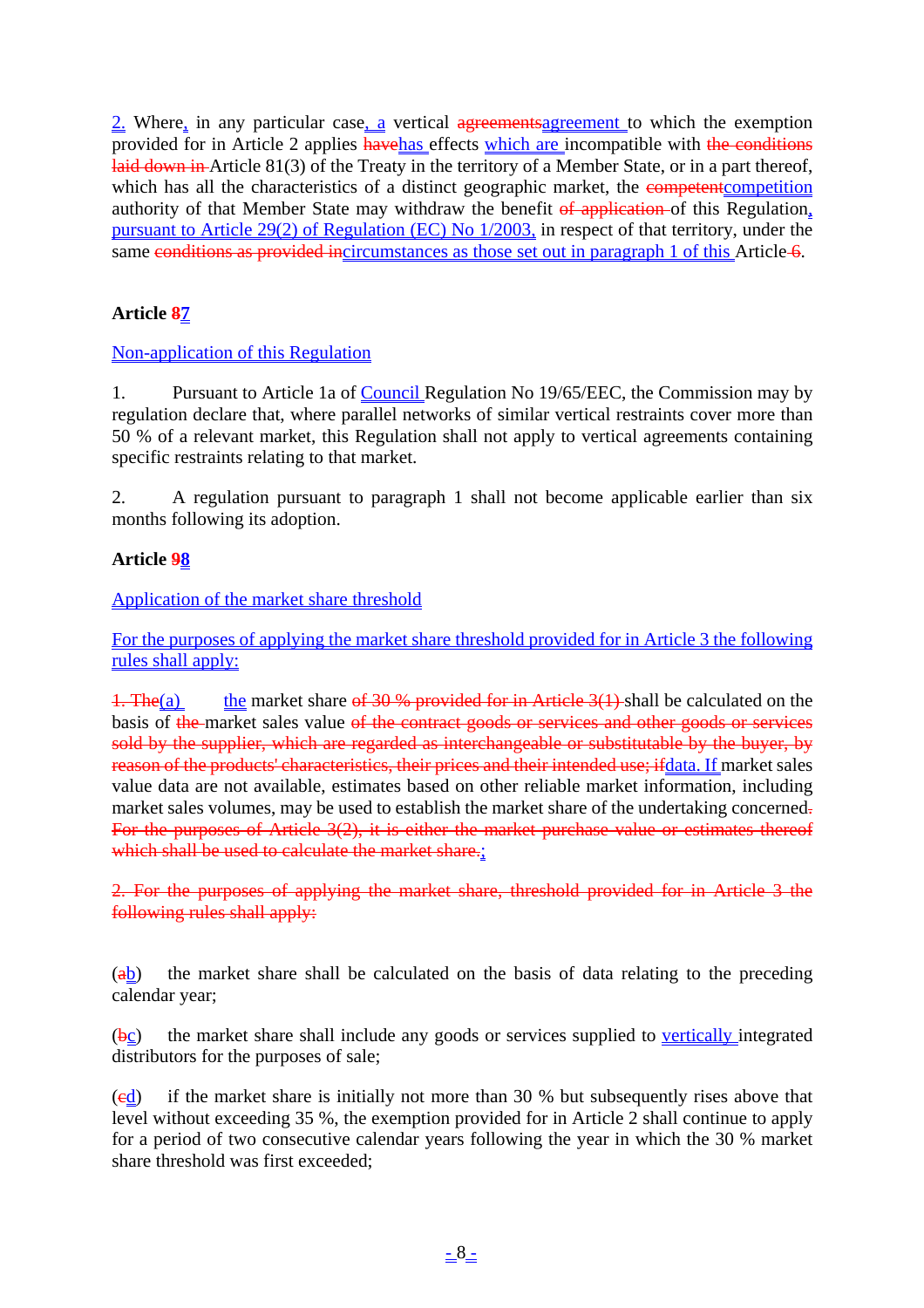$(d_{\mathcal{E}})$  if the market share is initially not more than 30 % but subsequently rises above 35 %, the exemption provided for in Article 2 shall continue to apply for one calendar year following the year in which the level of 35 % was first exceeded;

 $(e_i)$  the benefit of points (c) and (d) may not be combined so as to exceed a period of two calendar years.

 (g) the market share held by the undertakings referred to in point (e) of the second subparagraph of Article 1(2) shall be apportioned equally to each undertaking having the rights or the powers listed in point (a) of the second subparagraph of Article 1(2).

# **Article 109**

Application of the turnover threshold

1. For the purpose of calculating total annual turnover within the meaning of Article  $2(2)$ and (4), the turnover achieved during the previous financial year by the relevant party to the vertical agreement and the turnover achieved by its connected undertakings in respect of all goods and services, excluding all taxes and other duties, shall be added together. For this purpose, no account shall be taken of dealings between the party to the vertical agreement and its connected undertakings or between its connected undertakings.

2. The exemption provided for in Article 2 shall remain applicable where, for any period of two consecutive financial years, the total annual turnover threshold is exceeded by no more than 10 %.

# **Article 1110**

1. For the purposes of this Regulation, the terms "undertaking", "supplier" and "buyer" shall include their respective connected undertakings. Period of validity

2. "Connected undertakings" are:

(a) undertakings in which a party to the agreement, directly or indirectly:

- has the power to exercise more than half the voting rights, or

- has the power to appoint more than half the members of the supervisory board, board of management or bodies legally representing the undertaking, or

- has the right to manage the undertaking's affairs;

(b) undertakings which directly or indirectly have, over a party to the agreement, the rights or powers listed in (a);

(c) undertakings in which an undertaking referred to in (b) has, directly or indirectly, the rights or powers listed in (a);

(d) undertakings in which a party to the agreement together with one or more of the undertakings referred to in (a), (b) or (c), or in which two or more of the latter undertakings, jointly have the rights or powers listed in (a):

(e) undertakings in which the rights or the powers listed in (a) are jointly held by:

- parties to the agreement or their respective connected undertakings referred to in (a) to (d), or - one or more of the parties to the agreement or one or more of their connected undertakings referred to in (a) to (d) and one or more third parties.